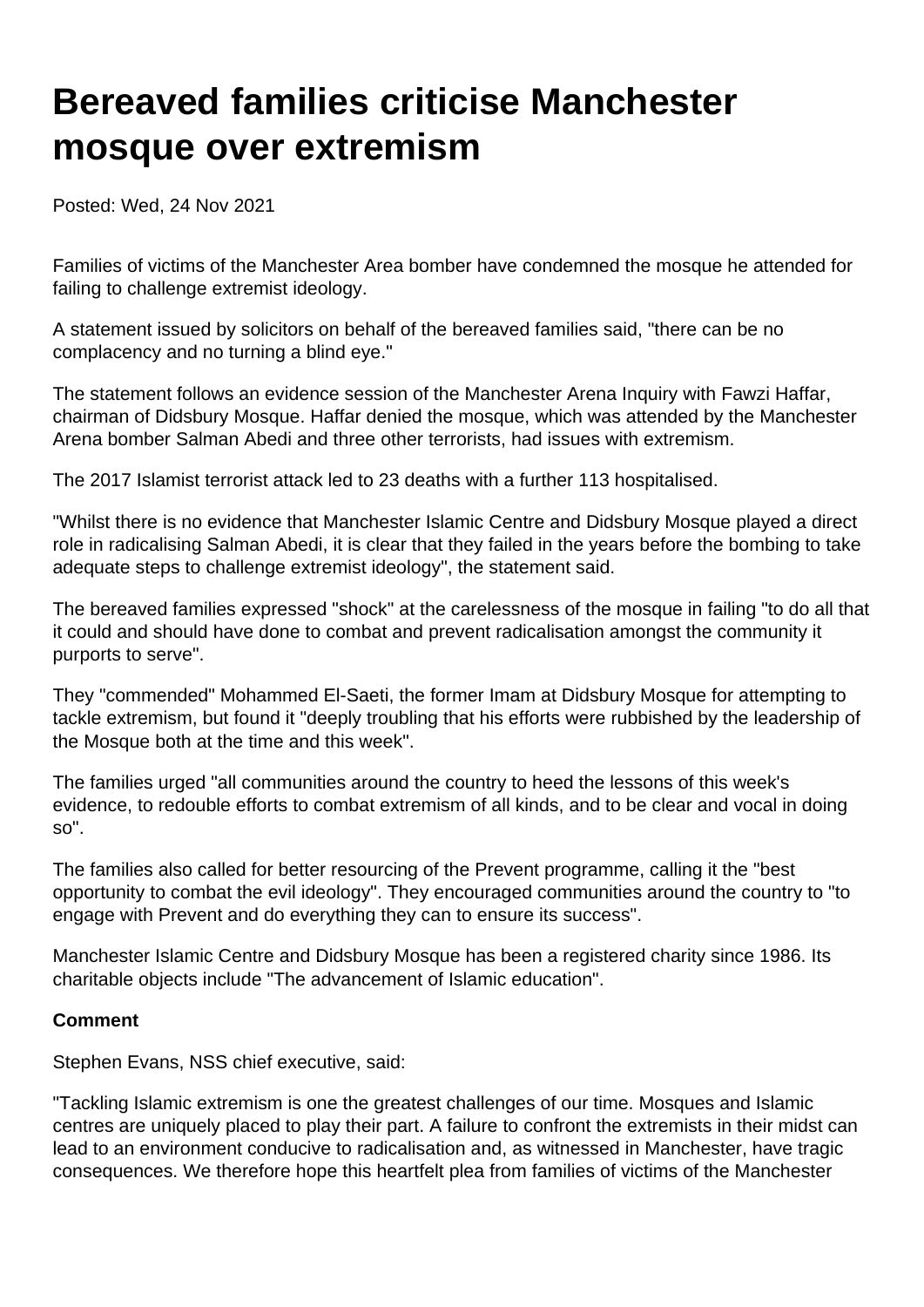Arena bombing is heeded.

"The failure of mosques to tackle extremism also points to flaws in our charity system. Charities have a duty to provide a public benefit; under no circumstances should an organisation that enables extremist ideology become a registered charity. This public inquiry should prompt a rethink of our laws regarding what is and isn't a charity, including a review of the charitable purpose of 'the advancement of religion."

Image: Didsbury mosque - Creative Commons Attribution-Share Alike 3.0

## **The full statement reads as follows:**

This is a statement on behalf of the families we represent, following the evidence yesterday and today regarding Didsbury Mosque and Manchester Islamic Centre:

"We have absolutely no doubt that the vast majority of Muslims in this country are peace loving, law abiding and totally opposed to terrorism. Where pockets of extremism and violent ideology exist, it is imperative that those who seek community leadership confront and combat that extremism without hesitation or equivocation.

" Whilst there is no evidence that Manchester Islamic Centre and Didsbury Mosque played a direct role in radicalising Salman Abedi, it is clear that they failed in the years before the bombing to take adequate steps to challenge extremist ideology.

"We are shocked by the complacency displayed yesterday by the chair of trustees at Didsbury Mosque. We believe that the Mosque failed to do all that it could and should have done to combat and prevent radicalisation amongst the community it purports to serve.

"We are dismayed at the Mosque's continuing failure to acknowledge this. We believe that most Muslims will also be dismayed by this failure. We commend Mohammed El-Saeti, the former Imam at Didsbury Mosque who tried to confront extremism and we find it deeply troubling that his efforts were rubbished by the leadership of the Mosque both at the time and this week.

"When it comes to combating terrorism and terrorist ideology, there can be no complacency and no turning a blind eye.

"The evidence we heard yesterday and today must be a wake up call. We urge all communities around the country to heed the lessons of this week's evidence, to redouble efforts to combat extremism of all kinds, and to be clear and vocal in doing so.

"Further, whilst the Prevent programme is imperfect, and needs much better resourcing, it currently represents our best opportunity to combat evil ideology. We therefore urge communities around the country to engage with Prevent, and do everything they can to ensure its success.

"With unity of purpose and an implacable opposition to extremism, we have an opportunity to build a better future for all of us".

## **What the NSS stands for**